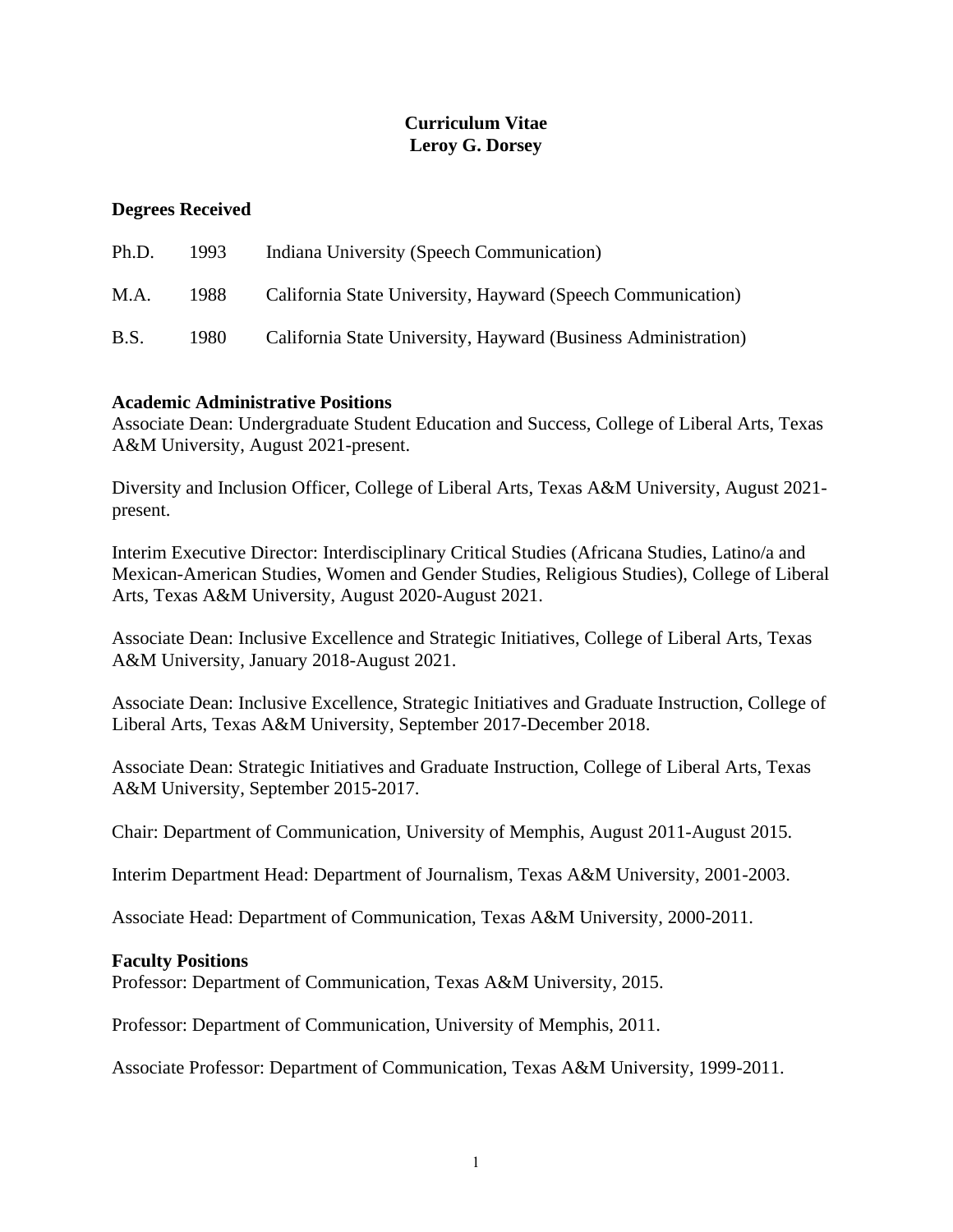Assistant Professor: Department of Communication, Texas A&M University, 1993-1999.

Assistant Professor, Department of Speech Communication, California State University, Hayward, 1992-1993.

# **Administrative Experience: Associate Dean, College of Liberal Arts, Texas A&M University**

- •Developed the Achievements in Climate and Inclusion award, 2018
- •Developed the Advancing Climate Together grant, 2018

•Helped secure \$1,000,000 Donor gift for the Freshman Innovation Group program for first generation students, 2017

•Secured a \$500,000 donor gift for the College to support first-generation students, 2018

•Developed the FIRST Mentor Program for first generation students, 2017

•Established, Supervised, and Teach in the Freshmen Innovation Group (FIG) program, 2017 present

- •Assessed departmental courses and certificates at both the undergraduate and graduate levels
- •Presented at the Provost-sponsored Pedagogy Project workshop, 2016
- •Developed the Fundamental Liberal Arts Skills Hour (FLASH) courses, 2015
- •Participated in ad hoc working groups on the International and Cultural Discourse courses, 2016
- •Represented the University at the AAC&U Institute on High Impact Practices and Student

Success (which led to the creation of the FIG program), 2016

- •Oversaw the development and move to the Office of Transformational Teaching & Learning
- •Participated in New Student Conference informational sessions during summer (2016-present)
- •Developed Berthold Innovations in Teaching Endowment Award Guidelines
- •Supervised administrative staff for Cornerstone Honors
- •Developed Inclusive Classrooms Award Guidelines
- •Led a Provost-office task force on multidisciplinary teaching and scholarship
- •Developed Freshmen Innovation Groups for 1st Generation Students and Students of Color

•Developed Landmarks of Achievement initiative for Cornerstone Honors

- •Directed Cornerstone Honors Program and its marketing
- •Provided oversight for Faculty Fellows Program: Aggie Agora

•Provided oversight for Faculty Fellows Program: Liberal Arts Undergraduate Social Science Research Scholars

•Provided oversight of PHIL for Children Program

•Acted as CLLA Representative, POLS Department Head Search

•Provided oversight for Graduate add/drop/NR/grade changes

•Assisted negotiations for Science & Technology Journalism MS to integrate into CLLA

•Determined Bush Travel Grant undergraduate recipients

•Participated on UIC Subcommittee regarding Q code development/assignment

•Assisted with development of Innovation and Entrepreneurship initiative between CLLA and other colleges

•Directed development of College participation in the Kelly Library Collection Fellowship Award

•Recruited students at LACE event (potential freshmen)

•Assisted with administration regarding CLLA efforts for Aggieland Saturday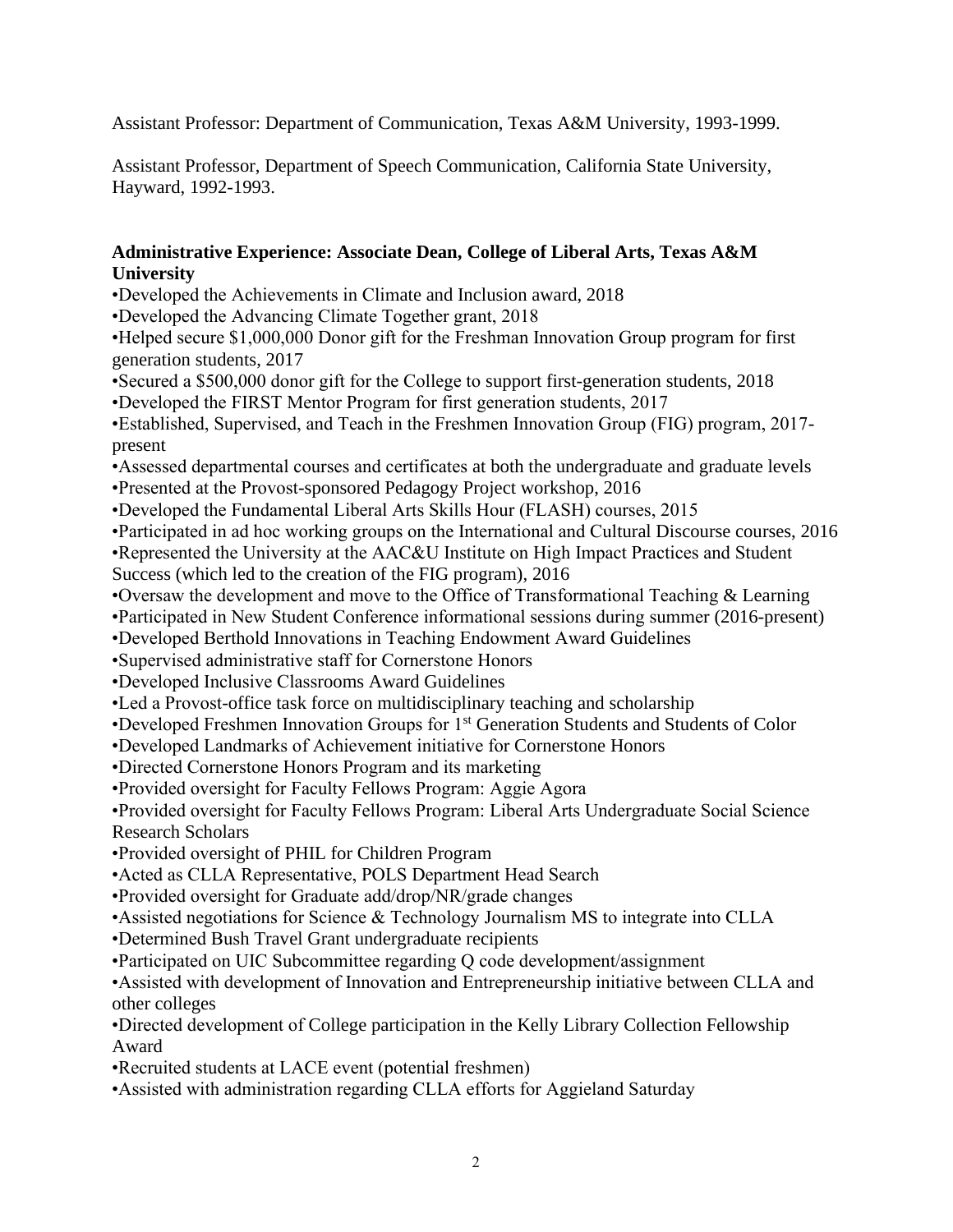# **Administrative Experience: Chair, COMM, University of Memphis**

•Oversaw the development and initiation of new undergraduate curriculum

•Spearheaded the redesign and implementation of the online BA

•Coordinated faculty development efforts to facilitate the transition from traditional delivery modalities to online delivery

•Created co-curricular initiatives for Department to provide at local high schools to foster interest in under-represented students to attend college

•Developed the structure for and successfully proposed an accelerated BA/MA degree (5-year program)

•Spearheaded 5-year strategic plan with area faculty

•Created, implemented, and monitored SACS metrics related to student learning outcomes for both undergraduate and graduate programs

•Fostered interaction between the Department and the Memphis Urban Debate League to create a program for under-represented students to get interested in attending college

•Co-wrote Departmental Assessment and organized successful Program Review (2012)

•Created, co-wrote, and collaborated with the Loewenberg School of Nursing to develop daily

"Let's Talk Health" radio spots to run on university-based radio station, WUMR

•Managed departmental financial and administrative staff

•Identified annual fiscal priorities and oversaw the departmental budget

•Secured graduate student assistantship stipend increase during a \$20 million University budget shortfall

•Secured salary compression adjustments for two tenured and one tenure-track faculty during a \$20 million University budget shortfall

•Managed administrative staff for university-based radio station, WUMR

•Assisted in the development of the Health Communication concentration and recruited two new faculty members to strengthen the area

•Conceptualized and developed three focus areas for faculty collaboration: Rhetoric, Politics, & Society; Health Communication; Media, Technology, & Society

•Coordinated the delivery of the undergraduate curriculum between main campus, the university satellite campus in Jackson, TN, and seven off campus instructional sites

•Wrote and produced all departmental promotional and newsletter material

•Facilitated collaboration between Film & Video Production program and Communication Studies program

•Instituted the annual Michael Osborn Speech Competition

•Helped to secure a \$50,000 gift to fund the Michael and Suzanne Osborn Fellowship for the Study of Rhetoric and Public Address

•Secured a \$12,300 gift to fund the Film and Video Production area

•Coordinated the development of the ACB security plan with the Department of Art

•Successfully guided three Tenure and Promotion cases, and one Promotion case

# **Administrative Experience: Interim Department Head, JOUR, Texas A&M University**

•Appointed by Dean to manage a department in crisis and re-establish a collegial environment among faculty

•Spearheaded successful development of undergraduate curriculum revision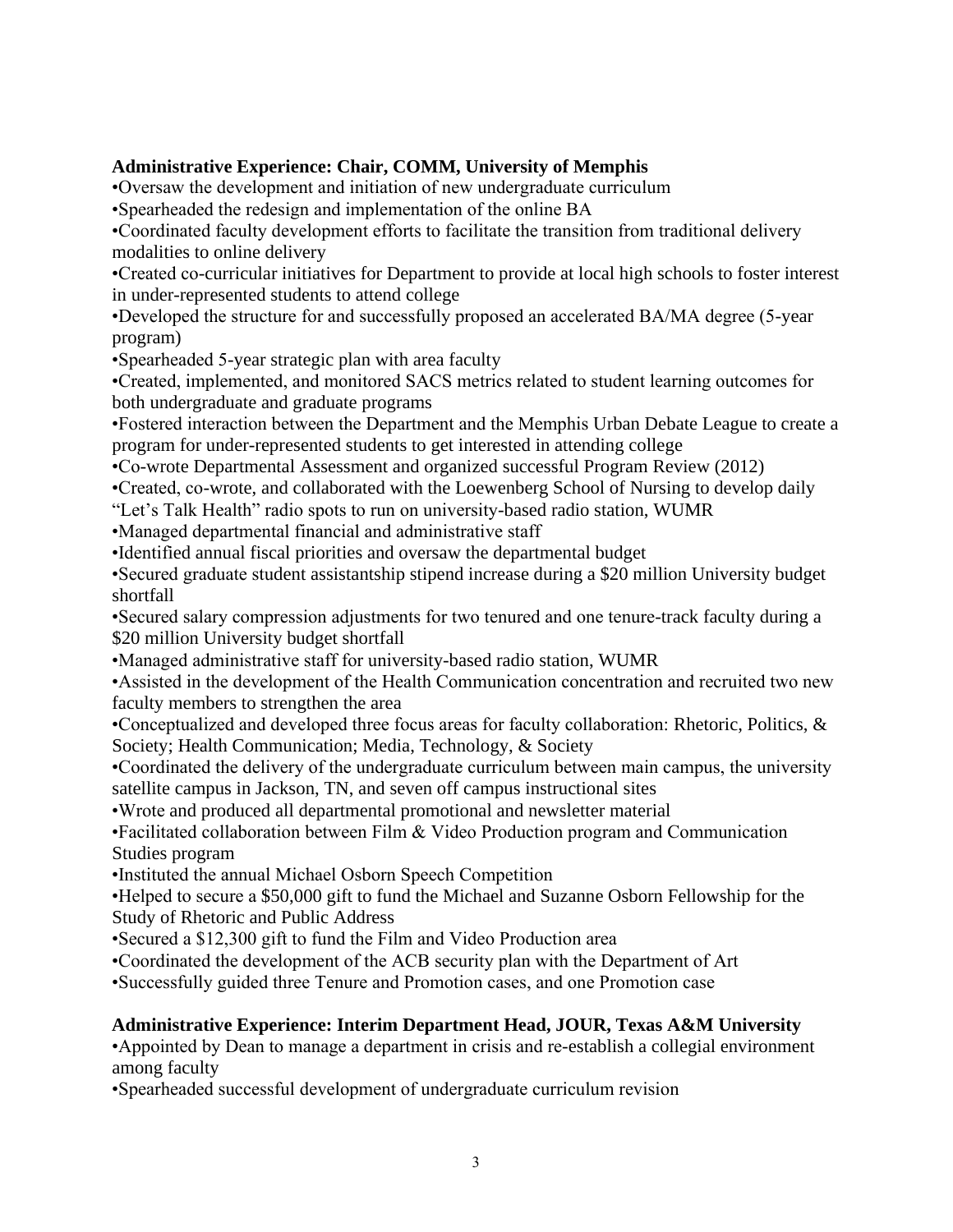•Developed with faculty a 3-year strategic plan

•Oversaw successful Tenure and Promotion case in a department in crisis

•Identified annual fiscal priorities and managed the departmental budget

•Managed administrative staff

•Oversaw *The Battalion* school newspaper operation and annually appointed the paper's Editor

# **Administrative Experience: Associate Department Head, COMM, Texas A&M University**

•Created and chaired the departmental Diversity Committee

•Organized focus groups for undergraduate majors to identify diversity topics to include across curriculum

•Assisted Department Head with identifying annual fiscal priorities

•Developed 5-year strategic plan with area faculty

•Oversaw graduate TA training for classes including Rhetorical Criticism, Argumentation & Debate, and Popular Culture

•Managed Coordinator for Public Speaking Program

•Mentored Assistant Professors

•Managed course scheduling for faculty and graduate TAs

•Resolved student complaints involving instructors

•Oversaw successful promotion of Public Speaking Coordinator to Instructional Professor rank

# **Honors and Awards**

ADVANCE Diversity Champion, Texas A&M University, 2020. This a special recognition designed to identify and celebrate individuals who are helping to change the institutional culture at Texas A&M by making meaningful contributions to diversity, equity and inclusion (DEI) efforts.

Association of Former Students Distinguished Achievement Award for Teaching, College of Liberal Arts, Texas A&M University, 2010.

Diversity Service Team Award to the Department of Communication Diversity Committee, Department of Multicultural Services, Texas A&M University, 2010.

Fish Camp Namesake, Texas A&M University, 2010.

Marie Hochmuth Nichols Award for the top book in 2007 for Public Address Studies, Public Address Division, National Communication Association, 2008.

Outstanding Panhellenic Professor, The Collegiate Panhellenic Council, Texas A&M University, 2005-2006.

Association of Former Students Distinguished Achievement Award for Teaching, College of Liberal Arts, Texas A&M University, 2003.

Teacher/Scholar Award, University Honors Program, Texas A&M University, 1998-1999.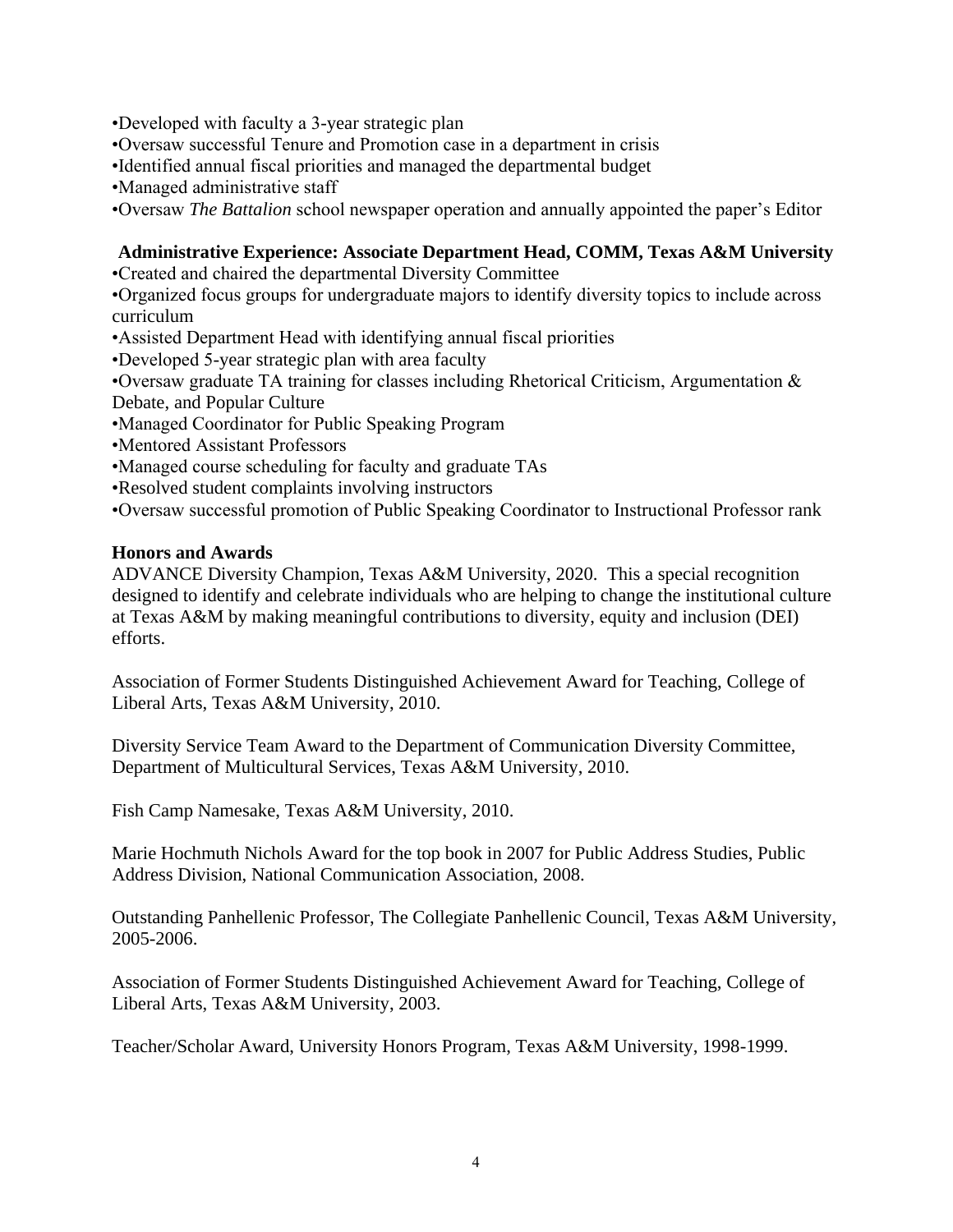Top Three Paper, Public Address Division, National Communication Association, New York, NY, November, 1998.

Top Paper, Rhetoric and Public Affairs Division, Western States Communication Association, Denver, CO, February, 1998.

Faculty Research Enhancement Award, College of Liberal Arts, Texas A&M University, 1996.

B. Aubrey Fisher Award for the 1995 Outstanding Article, Western Communication Association, 1996.

Top Paper, Public Address Division, Speech Communication Association, Chicago, IL, November, 1990.

Top 3 Debut Paper, Public Address Division, Speech Communication Association, Chicago, IL, November, 1990.

Virginia Gunderson Award for the Outstanding Graduate Student Paper, Indiana University, 1989.

Outstanding Graduate Student Paper, Rhetorical Criticism Conference, California State University, Hayward, 1988.

Outstanding Graduate Student, California State University, Hayward, 1988.

# **PUBLICATIONS**

### **Books**

Leroy G. Dorsey, *Theodore Roosevelt, Conservation, and the 1908 Governors' Conference*. College Station: Texas A&M University Press, 2016.

Leroy G. Dorsey, *"We Are All Americans, Pure and Simple": Theodore Roosevelt and the Myth of Americanism*. Tuscaloosa: University of Alabama Press, 2007. \*Winner, Marie Hochmuth Nichols Book Award, 2008.

Leroy G. Dorsey, ed., *The Presidency and Rhetorical Leadership*. College Station: Texas A&M University Press, 2002.

### **Peer Reviewed Journal Articles**

Sarah LeMire, Zhihong Xu, Valerie Balester, Leroy G. Dorsey, Douglas Hahn, "Assessing the Information Literacy Skills of First-Generation College Students," *College & Research Libraries* 82.5 (2021): 730-754.

Leroy G. Dorsey, "Managing Women's Equality: Theodore Roosevelt, the Frontier Myth, and the Modern Woman," *Rhetoric & Public Affairs* 16 (2013): 423-456 (lead article).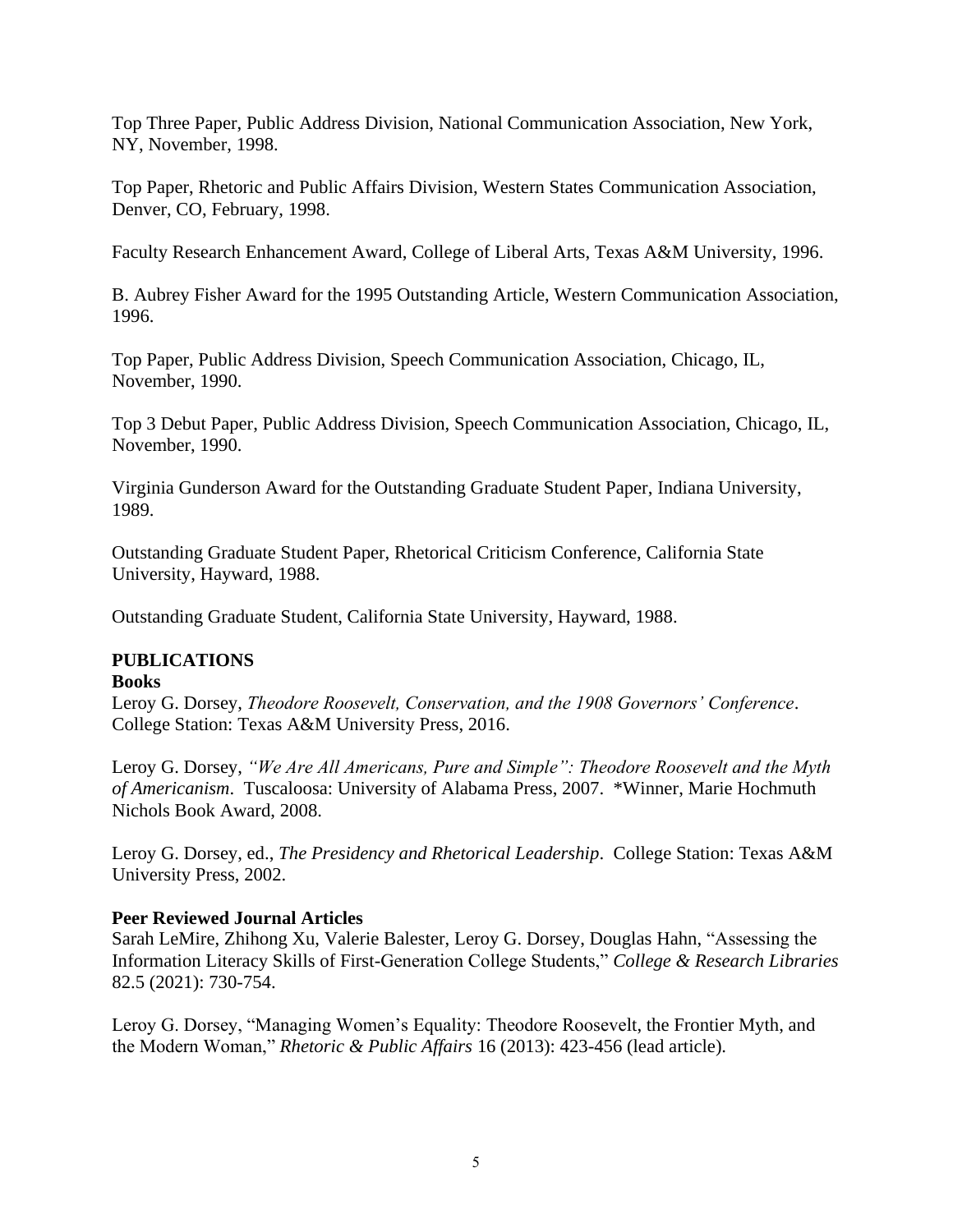Leroy G. Dorsey, "The Strenuous Life," *Voices of Democracy*. 3 (2008): [http://www.voicesofdemocracy.umd.edu/,](http://www.voicesofdemocracy.umd.edu/) 1-16.

Leroy G. Dorsey and Rachel M. Harlow, "'We Want Americans Pure and Simple': Theodore Roosevelt and the Myth of Americanism," *Rhetoric & Public Affairs* 6 (2003): 55-78.

Leroy G. Dorsey, "Rereading *The X-Files*: The Trickster in Contemporary Conspiracy Myth," *Western Journal of Communication* 66.4 (2002): 448-468.

Leroy G. Dorsey, "Woodrow Wilson's Fight for the League of Nations: A Reexamination," *Rhetoric & Public Affairs* 2 (1999): 107-135.

Leroy G. Dorsey, "Sailing into the 'Wondrous Now': The Myth of the American Navy's World Cruise," *Quarterly Journal of Speech* 83 (1997): 447-465.

Leroy G. Dorsey, "The Myth of War and Peace in Presidential Discourse: John Kennedy's 'New Frontier' Myth and the Peace Corps," *The Southern Communication Journal* 62 (1996): 42-55.

Leroy G. Dorsey, "Theodore Roosevelt and Corporate America, 1901-1909: A Reexamination," *Presidential Studies Quarterly* 25 (1995): 725-739.

Leroy G. Dorsey, "The Frontier Myth in Presidential Rhetoric: Theodore Roosevelt's Campaign for Conservation," *Western Journal of Communication*, 59 (1995): 1-19 (lead article). Winner: B. Aubrey Fisher Award for the 1995 Outstanding Article, Western Communication Association, 1996.

J. Michael Hogan and Leroy G. Dorsey, "Public Opinion and the Nuclear Freeze: The Rhetoric of Popular Sovereignty in Foreign Policy Debate," *Western Journal of Speech Communication*, 55 (1991): 319-338.

### **Book Chapters**

Leroy G. Dorsey, "Theodore Roosevelt, Conservation, and Progressivism," in *Green Voices: Defending Nature and the Environment in American Civic Discourse*, eds. Bernard Duffy and Richard Leeman, (Albany: State University of New York Press, 2016).

Leroy G. Dorsey, "Narrating the Presidential 'Race': Barack Obama and the American Dream" in *Communicating Marginalized Masculinities: Identity Politics in TV, Film, and New Media*, Ronald L Jackson and Jamie Moshin, eds. (New York: Routledge Press, 2013), 144-158.

Leroy G. Dorsey, "The Rhetorical Presidency and the Myth of the American Dream," in *The Prospect of Presidential Rhetoric*, Jim Aune and Martin J. Medhurst, eds. (College Station: Texas A&M University Press, 2008).

Leroy G. Dorsey, "Preaching Conservation: Theodore Roosevelt and the Rhetoric of Civil Religion," *Green Talk in the White House: The Rhetorical Presidency Encounters Ecology*, ed. T. R. Peterson, (College Station: Texas A&M University Press, 2004), 37-61.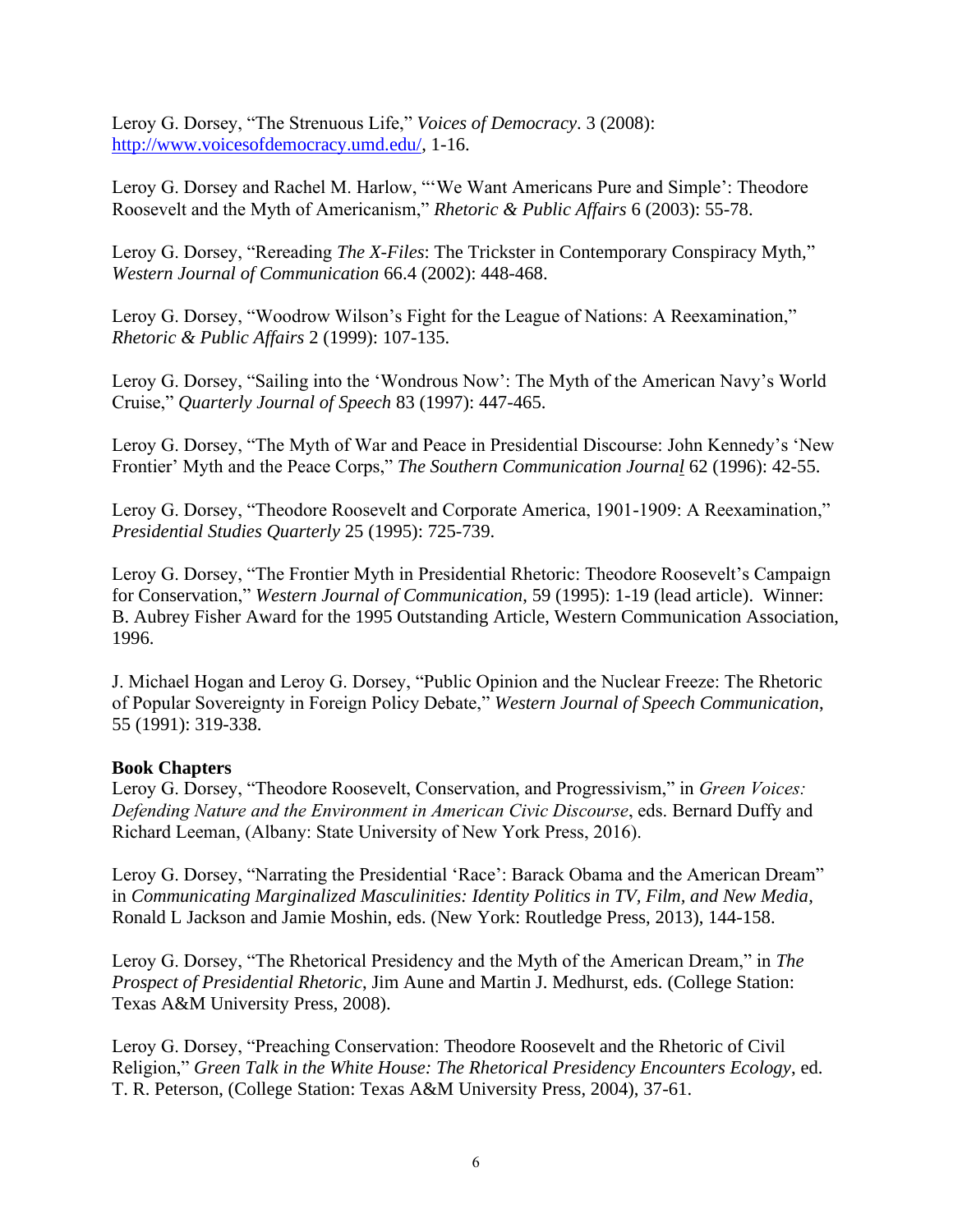Leroy G. Dorsey, "Preaching Morality in Modern America: Theodore Roosevelt and the Rhetoric of Progressivism," in *Rhetoric and Reform in the Progressive Era*, volume 6 of *A Rhetorical History of the United States: Significant Moments in American Public Discourse*, ed. by J. M. Hogan (East Lansing, MI: Michigan State University Press, 2002), 49-84.

Leroy G. Dorsey, "Nelson A. Rockefeller," *The Vice Presidents: A Biographical Dictionary*, ed. L. E. Purcell, (New York: Facts on File, 1998), 362-372.

Leroy G. Dorsey, "Shirley Anita St. Hill Chisholm," in *African-American Orators of the 20th Century: A Bio-Critical Sourcebook,* ed. Richard Leeman (Westport, CT: Greenwood Publishing Group, 1996), 22-31.

### **Book Review**

Leroy G. Dorsey, Rev. of Carolyn Marvin and David W. Ingle, *Blood Sacrifice and the Nation: Totem Rituals and the American Flag*, in *Quarterly Journal of Speech* 86 (2000): 247-249.

#### **Invited Analyses**

\*Leroy G. Dorsey, "The Woman and the Home," a speech given by President Theodore Roosevelt to the National Congress of Mothers, March 13, 1905, for the new NCA Public Address Division feature: Vibrant Voices of Public Address, 2012.

#### **Works in Progress**

Leroy G. Dorsey, "Presidents Using Presidents: Myth, Memory, and the Invocation of Presidential Authority," to be submitted to *Rhetoric & Public Affairs*.

#### **Conference Presentations**

Leroy G. Dorsey, "From the Drawing Board to Liftoff: Starting a Program for First-Generation College Students," High Impact Practices in the States, College Station, 2020.

Leroy G. Dorsey, "LBJ's Voting Rights Act Speech at 50," presented at the Southern States Communication Association, Austin, 2016, as part of the Southern Colloquium on Rhetoric Roundtable.

Leroy G. Dorsey, "On Mythic Criticism: Resetting Mythic Space in Criticism," presented at the 2014 National Communication Association Conference, Chicago, November 2014. (Presented for me by panelist Stephanie Kelly-Romano).

Leroy G. Dorsey, "Myth, Memory, and the Invocation of Presidential Authority," presented at the 2014 Public Address Conference on "Mapping Authority," Georgia State University, October, 2014. [Invited Speaker]

Leroy G. Dorsey, "Theodore Roosevelt and the Progressive Impulses of Conservation," presented at Weapons of Mass Seduction: Rhetoric and Political Discourse in the United States—Historical, Contemporary and Theoretical Approaches to US Rhetoric, Roosevelt Study Center (The Netherlands) and Ghent University (Belgium), November 2013.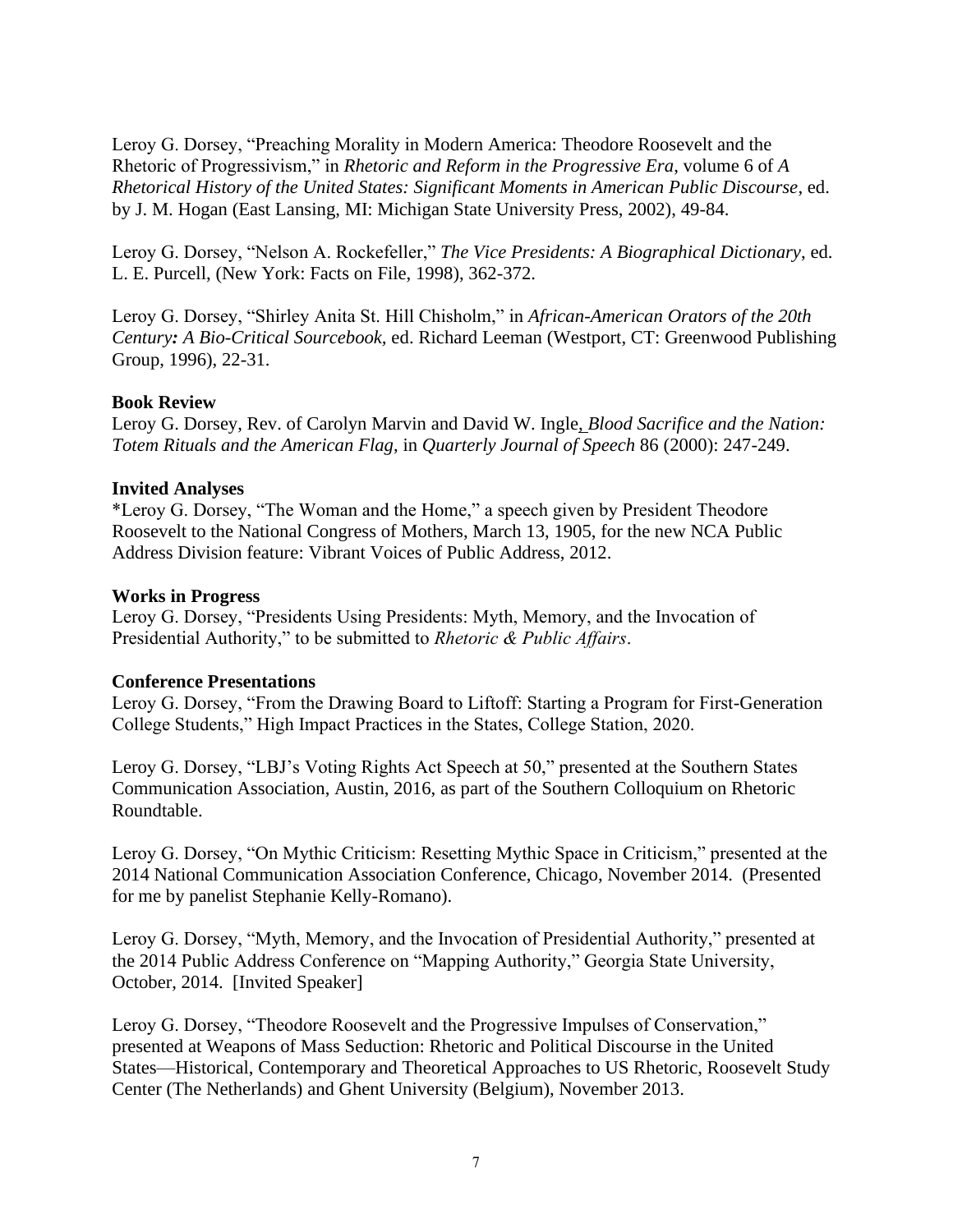Leroy G. Dorsey, "Southern Colloquium on Rhetoric: Partisanship and Civility—The Case of Texas v. Texas, 1988," presented at the Southern States Communication Association, San Antonio, TX, April 2012.

Leroy G. Dorsey, "Roosevelt and Human Rights," response presented at the 2010 Public Address Conference, Pittsburgh, PA, September/October, 2010.

Leroy G. Dorsey, "Voices of Democracy in the classroom," presented at the National Communication Association Convention, San Diego, CA, November, 2008.

Leroy G. Dorsey, "Remaking Myths: Janet Jackson, Super Bowl 2004, and the Black Female Archetype," presented at the 29<sup>th</sup> Annual Intercultural Communications Conference, Houston, TX, April, 2008.

Leroy G. Dorsey, "The Benefit of our Experience: Insights and Advice for Scholars Starting in the Discipline," presented at the Southern States Communication Association, Savannah, GA, April, 2008.

Leroy G. Dorsey, "Theodore Roosevelt, 'The Strenuous Life' (1899)," presented at the National Communication Association Convention, Chicago, IL, November, 2007.

Leroy G. Dorsey & Rachel Martin, "'We Want Americans Pure and Simple': Theodore Roosevelt and the Myth of Americanism," presented at the National Communication Association Convention, Atlanta, GA, November, 2001.

Leroy G. Dorsey, "Progressivism and Theodore Roosevelt's Foreign Policy: A Reexamination," presented at the National Communication Association Convention, Seattle, WA, November 2000.

Leroy G. Dorsey, "Conspiracy Myth in Contemporary Culture: The Trickster, the *X-Files*, and the 'Greying' of American Character," **Top 3 Paper** presented at the National Communication Association Convention, New York, NY, November, 1998.

Leroy G. Dorsey, "Woodrow Wilson's Fight for the League of Nations: A Re-Examination," **Top Paper** presented at the Western States Communication Association, Denver, CO, February, 1998.

Leroy G. Dorsey, "Preaching Conservation: Theodore Roosevelt and the Rhetoric of Civil Religion," presented at the Conference on the Environment and Presidential Rhetoric, Texas A&M University, March, 1997.

Leroy G. Dorsey, "The Myth of War and Peace in Presidential Discourse: John Kennedy's 'New Frontier' Myth and the Peace Corps," presented to the Speech Communication Association, San Diego, CA, November, 1996.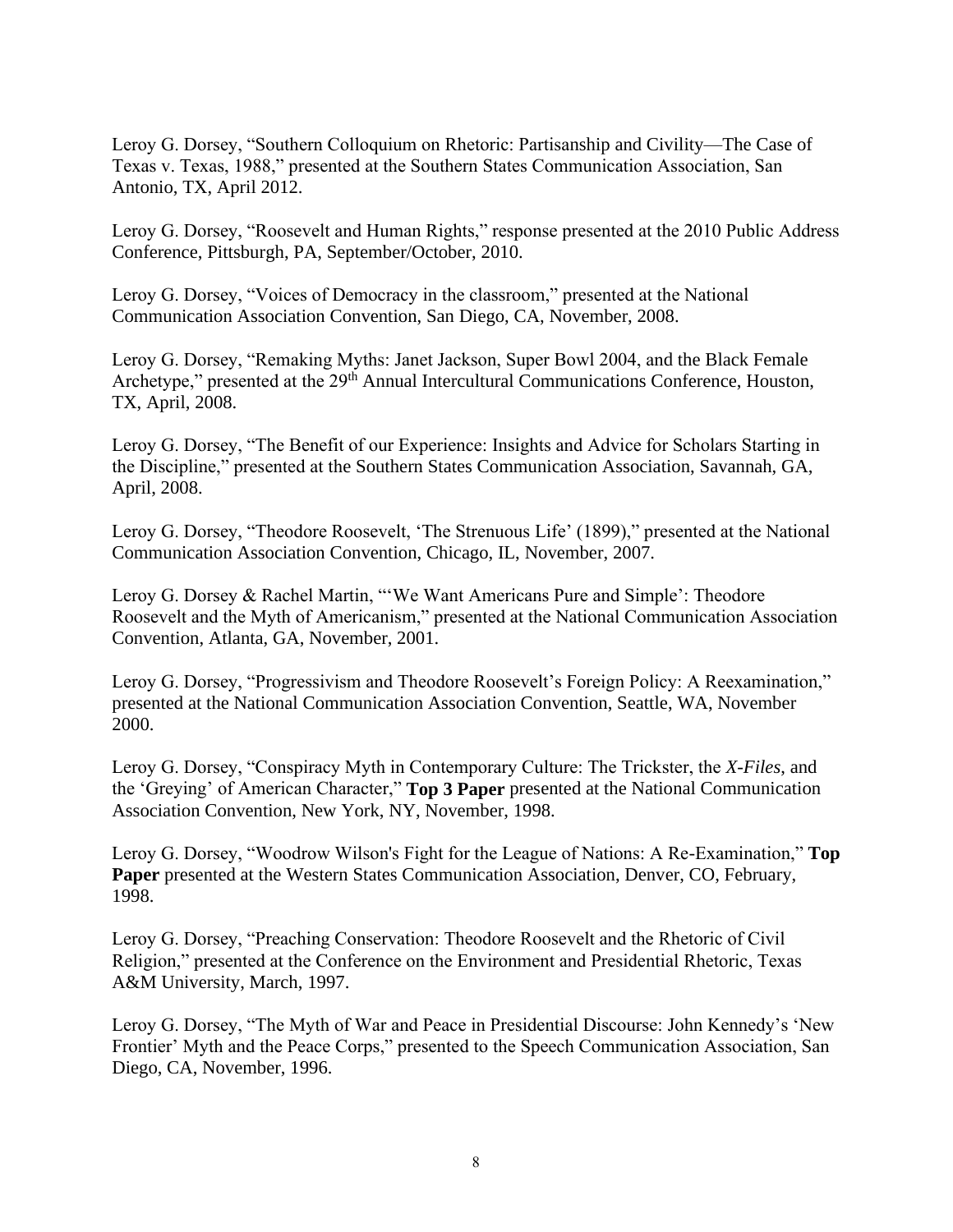Leroy G. Dorsey, "The World Cruise as Quest Myth: Theodore Roosevelt, the Media, and the American Navy," presented to the Speech Communication Association, San Antonio, TX, November, 1995.

Leroy G. Dorsey, "Theodore Roosevelt and Corporate America: A Reexamination," presented to the Speech Communication Association, New Orleans, LA, November, 1994.

Leroy G. Dorsey, "Working from Within: Shirley Chisholm as an Iconoclastic Rhetor," presented to the Speech Communication Association, New Orleans, LA, November, 1994.

Leroy G. Dorsey, "Theodore Roosevelt and the Crusade for Conservation: A Case Study of the Rhetorical Presidency," presented to the Western Speech Communication Association, San Jose, CA, February, 1994.

Leroy G. Dorsey, "Theodore Roosevelt, Frederick Jackson Turner, and the Rebirth of the American Hero," presented to the Western Speech Communication Association, Albuquerque, NM, February, 1993.

Leroy G. Dorsey, "Images of the South in the British Press," presented to the Central States Communication Association, Chicago, IL, April, 1991.

Leroy G. Dorsey and J. Michael Hogan, "Popular Sovereignty and American Foreign Policy: The Freeze, 'the People,' and the House Debate," **Top Paper** presented to the Speech Communication Association, Chicago, IL, October, 1990.

Leroy G. Dorsey, "'America for Americans': The Rhetoric of Nativists and Know Nothings," **Top 3 Debut Paper** presented to the Speech Communication Association, Chicago, IL, October, 1990.

### **Invited Presentations and Lectures**

"Building the Pedagogically Inclusive Classroom," Center for Teaching Excellence Workshop, 2017.

"Women and Sports in Popular Culture" lecture in COMM 101, Fall 2016, 2017, 2018.

"The Impact of Comic Book Art on American Culture," ART 4081, University of Memphis, Fall 2013, 2014.

"Diversity Initiatives," TAMUS HSC College of Medicine, March 2011.

"Leading in a Diverse World," Grassroots: Conversations on Leadership in a Diverse Community, Sam Houston State University, March 2011.

"Presidential Rhetoric and the Media," Education Program for High School Students-Bryan HS, Education Department, Texas A&M University, March 2011.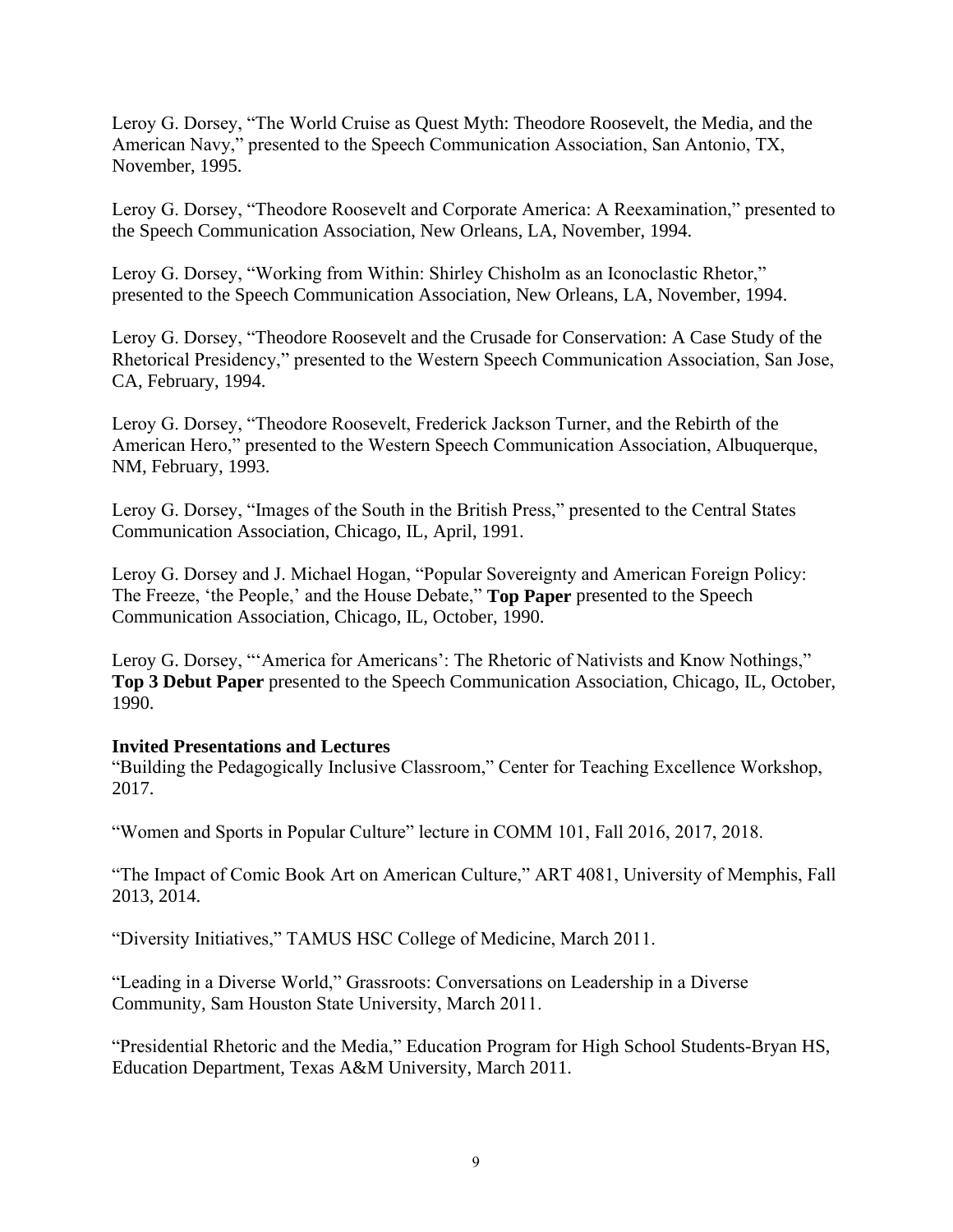"Leadership and Accountability in the 21<sup>st</sup> Century," Student Leaders of Tomorrow Conference, Texas A&M University, February 2011.

"Gender Construction in Mass Media," 1st Generation Education Program for YES Prep North Central Public School, Houston, TX, January 2011.

"Expanding Nursing Education Capacity Through Regionalization and Partnerships and Second Life," Team Texas Central Region Faculty Development conference, Texas A&M University System, December 2010.

"Pedagogical Uses of Second Life," Instructional Technology Showcase, Instructional Technology Services, Texas A&M University, October, 2010.

"The Art of Managing Confusion, Complexity, and Controversy," International Association of Business Communicators/Brazos Valley, May, 2010.

"Communication Competence in Cross-Cultural Doctor-Patient Interactions," Health Science Center Mission Trip, Texas A&M University System, March, 2010.

"Gender Construction in the Media," College of Liberal Arts LBAR course, Texas A&M University, October, 2007, 2008, 2010.

"Developing Intercultural Relationships," Family and Diversity, Educational Psychology, Texas A&M University, March, 1994.

"The Challenges of Intercultural Marriage," Leadership for a Multicultural Society, Department of Multicultural Services, Texas A&M University, April and October, 1994.

### **Grants**

T3 Grant (with Sarah Le Mire and Valerie Balester), Information Literacy Skills in Core Curriculum Classes, 2018-present, \$30,000.

Development grant targeting first-generation college students, Office of the Provost, Fall 2017, \$7500.

Computer Access Fee Grant (Second Life), College of Liberal Arts, Texas A&M University, 2010, \$14,903.59.

Undergraduate Curriculum Development Grant (Second Life), College of Liberal Arts, Texas A&M University, 2010, \$1500.

Program in Presidential Rhetoric Research Grant, The Center for Presidential Studies, Texas A&M University, 2000, \$1000.

Program to Enhance Scholarly and Creative Activities Grant, Office of the Vice President for Research and Associate Provost for Graduate Studies, Texas A&M University, 2000, \$7500.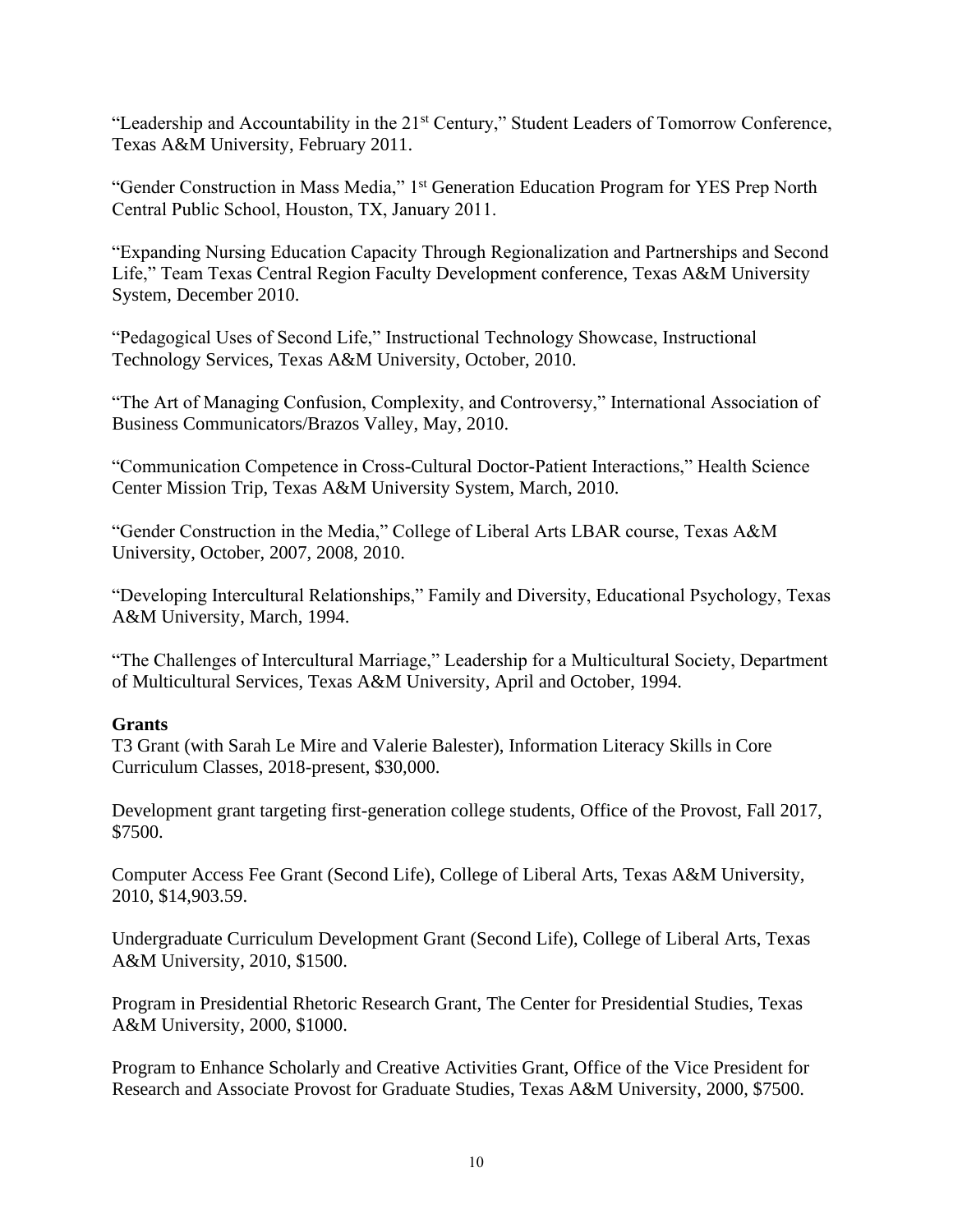American Studies Course Development Grant, College of Liberal Arts, Texas A&M University, 1999, \$1000.

Honors Curriculum Course Development Grant, University Honors Program, Texas A&M University, 1996, \$2000.

Program in Presidential Rhetoric Research Grant, The Center for Presidential Studies, Texas A&M University, 1996, \$956.

American Cultural Diversity Curriculum Development Grant, College of Liberal Arts, Texas A&M University, 1995, \$500.

Teaching Scholarship, Providing a Positive Role Model for Minority Students, Indiana University, 1990, \$500.

# **TEACHING**

# **Teaching Areas of Expertise**

American public address, political rhetoric, presidential communication, American popular culture and race, popular culture

# **University of Memphis**

Summer 2015: COMM 2381: Oral Communication (16 students Spring 2015: COMM 2381: Oral Communication-Honors (15 students) Fall 2014: COMM 2381: Oral Communication-Honors (16 students) Spring 2014: COMM 8371: Rhetorical Criticism (10 students) Fall 2013: COMM 2381: Oral Communication-Honors (20 students) Summer 2013: COMM 2381 Oral Communication-Honors (10 students) Spring 2013: COMM 4381: Seminar-Rhetoric/Comm (23 students) Fall 2012: COMM 8362 Seminar Public Address-American Public Discourse since 1865 (4 students) Spring 2012: COMM 3360 Rhetoric/Pop Culture (50 students) Summer 2012: COMM 3360 Rhetoric/Pop Culture (30 students)

# **Texas A&M University**

*Fall 2021*: LBAR 181 Freshmen Innovation Group Seminar (11 students) *Spring 2021*: LBAR 181 Freshmen Innovation Group Seminar (18 students) *Fall 2020*: LBAR 181 Freshmen Innovation Group Seminar (21 students) *Fall 2020:* COMM 340 Communication and Popular Culture (120 students) *Spring 2020*: LBAR 181 Freshmen Innovation Group Seminar (23 students) *Fall 2019*: LBAR 181 Freshmen Innovation Group Seminar (23 students) *Fall 2019*: COMM 340 Communication and Popular Culture (226 students) *Spring 2019*: LBAR 181 Freshmen Innovation Group Seminar (19 students) *Fall 2018*: LBAR 181 Freshmen Innovation Group Seminar (21 students) *Fall 2018*: COMM 340 Communication and Popular Culture (213 students) *Spring 2018*: LBAR 181 Freshmen Innovation Group Seminar (17 students)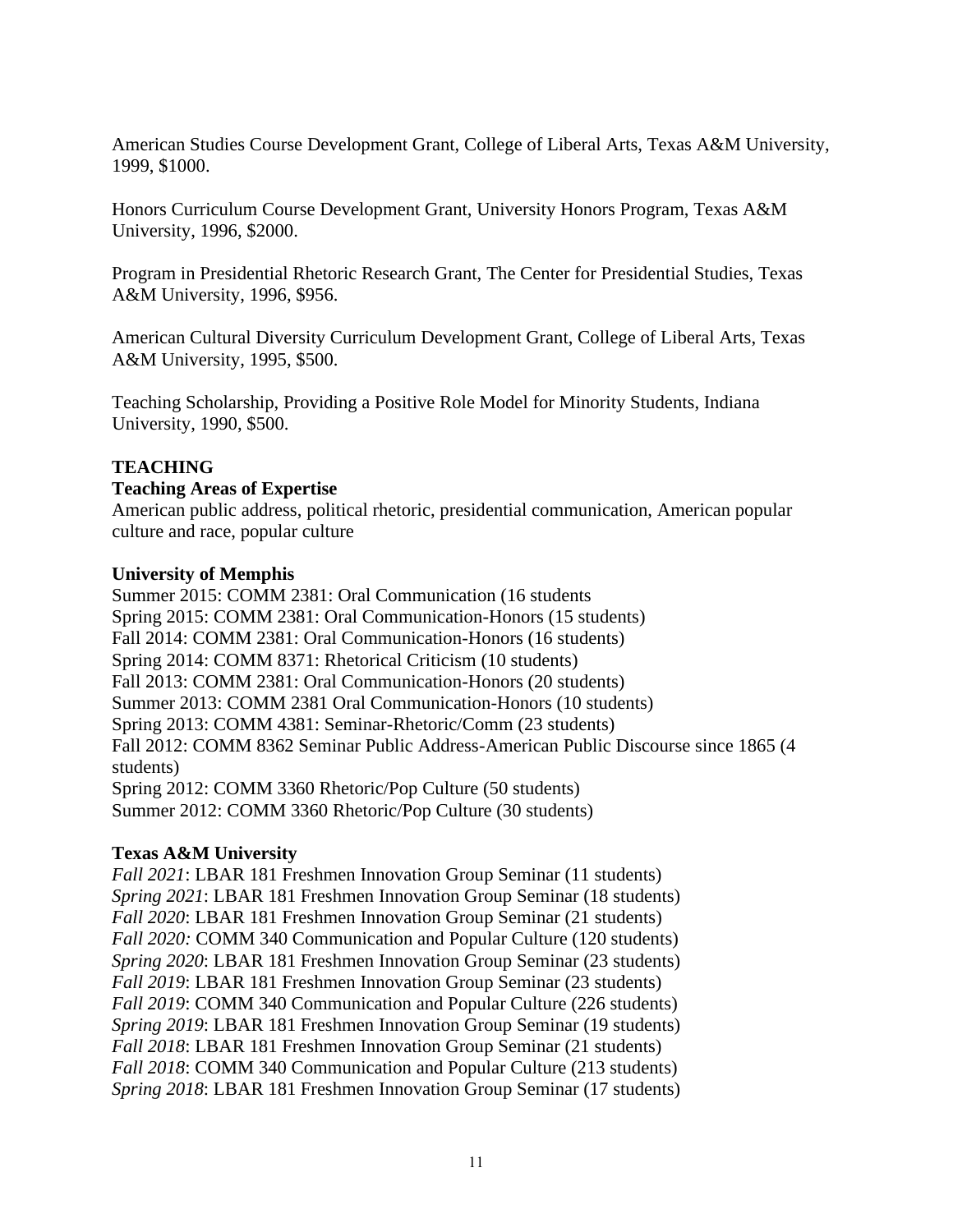*Fall 2017*: LBAR 181 Freshmen Innovation Group Seminar (17 students) *Fall 2017*: COMM 340 Communication and Popular Culture (108 students) *Spring 2017*: COMM 340 Communication and Popular Culture (114 students) *Fall 2016:* COMM 340 Communication and Popular Culture (57 students) || LBAR 181 Pedagogy (17 students) *Spring 2016*: COMM 340 Communication and Popular Culture (110 students) || COMM 681 Pedagogy (10 students) *Spring 2010:* COMM 340 Communication and Popular Culture (48 students) || COMM 689 Communication and Culture (1 student) *Fall 2009*: COMM 340 Communication and Popular Culture (100 students) *Spring 2009*: COMM 407 Women, Minorities & Mass Media (14 students) *Fall 2008*: COMM 203H Public Speaking (16 students) || COMM 407 Women, Minorities & Mass Media (18 students) *Spring 2008*: COMM 658 Communication and Culture (9 students) || COMM 340 Communication and Popular Culture (125 students) *Fall 2007*: COMM 340 Communication and Popular Culture (100 students) || COMM 340H Communication and Popular Culture (12 students) *Spring 2007*: COMM 340 Communication and Popular Culture (135 students) || COMM 650 American Public Discourse Since 1865 (7 students) *Fall 2006*: COMM 340 Communication and Popular Culture (250 students) *Spring 2006*: COMM 340 Communication and Popular Culture (250 students) || COMM 689 Myth and Popular Culture (12 students) *Fall 2005*: COMM 650 American Public Discourse Since 1865 || COMM 327H American Oratory (15 students) *Spring 2005*: COMM 327 American Oratory (155 students) || COMM 440 Political Communication (20 students) *Fall 2004*: AMST 320 Versions of the American Dream (22 students) || COMM 327 American Oratory (115 students) *Spring 2004*: COMM 689/435H (11 students) || COMM 203H Public Speaking (17 students) *Spring 2003*: SCOM 650 Political Rhetoric (5 students) *Spring 2002*: SCOM 327 American Oratory (100 students) *Fall 2002*: AMST 320 Versions of the American Dream (25 students) *Fall 2001*: SCOM 440 Political Communication (30 students) *Spring 2001*: SCOM 440 Political Communication (24 students) || SCOM 489 Versions of the American Dream (18 students) *Fall 2000*: SCOM 327 American Oratory (90 students) || SCOM 650 Political Rhetoric (9 students) *Summer 2000*: SCOM 203 Course Director (200 students) *Spring 2000*: SCOM 203H Public Speaking (16 students) || SCOM 327 American Oratory (75 students) *Fall 1999*: SCOM 327 American Oratory (80 students) || SCOM 440 Political Communication

(18 students)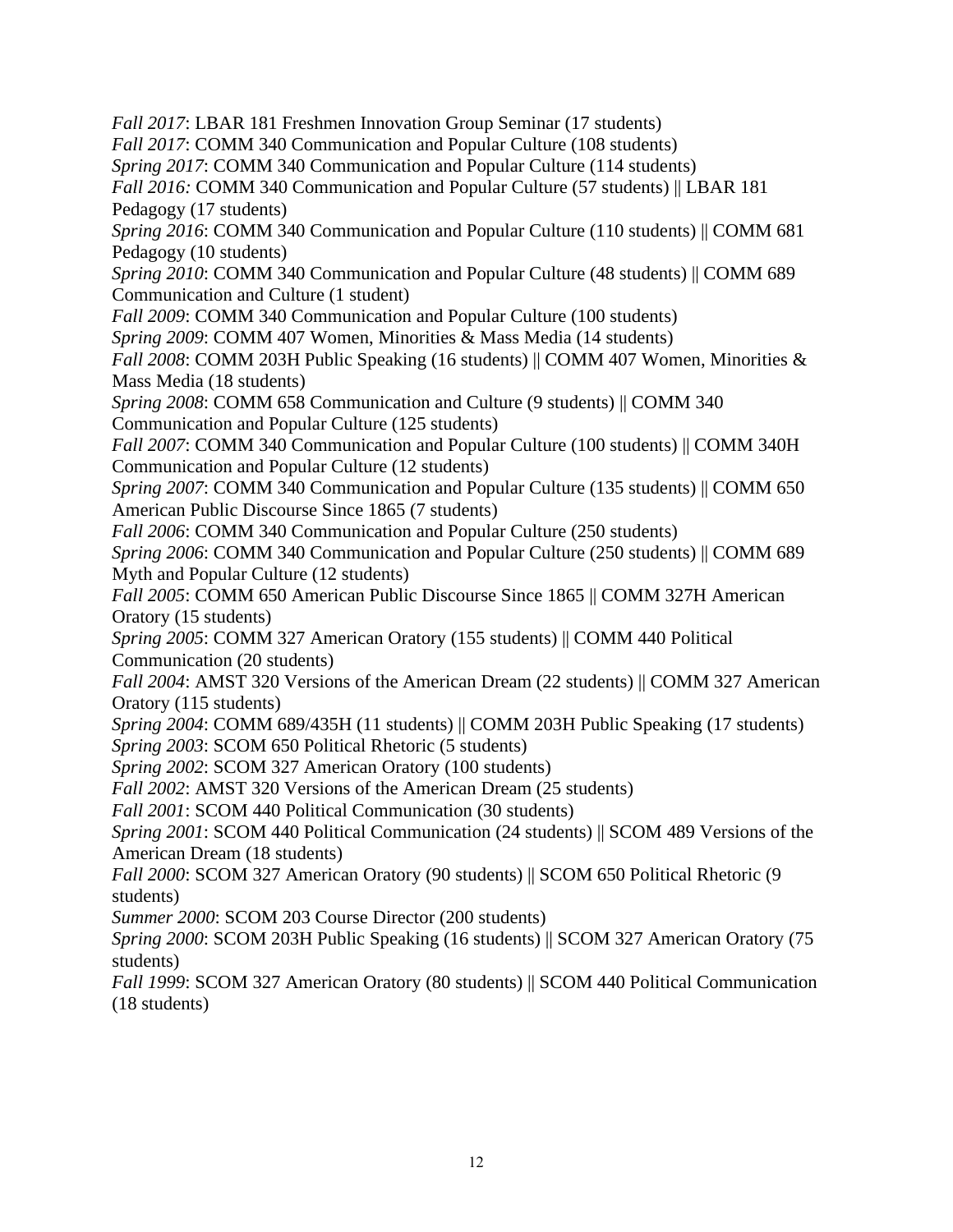## **Texas A&M University Ph. D. Committees Chaired and Dissertations Directed**

Kristina Campos, "El Sueño Americano, Es Para Todos: An Analysis of the Rhetoric Toward Latinos in the Presidential Campaigns of Bill Clinton and George W. Bush, 1992-2000." Texas A&M University, 2009.

Nick Rangel, "Part of Something Larger Than Ourselves: George H.W. Bush and the Rhetoric of the First U.S. War in the Persian Gulf." Texas A&M University, 2007.

## **University of Memphis Graduate Committee Member (2014-2017)**

J.R. Briscoe (2014-) William Schraufnagel (2013-) Carolyn Grace Block (2013-

# **University of Memphis Ph. D. Committees Chaired**

Scott Anderson (2012-2015) Scarlett Hester (2013-2015) Peg McCree (2011-2012)

# **University of Memphis Graduate Committee Member**

Maggie Stanton, MA (2012-2015) Brian Heslop, PhD (2012-2015) Kristen Hungerford, PhD (2012-2015)

## **Texas A&M University Ph.D. Committee Member (Current)**

Victoria Stiegel (2017-present)

### **Texas A&M University Ph.D. Committee Member (Previous)**

Adam Gaffey; Marisa Hill; Chris Westgate; Nina French; Jay Hudkins; Elizabeth Thorpe; David Bailey (2007); Jeremiah Hickey (2008); Buddy Howell (2006); Rebecca Watts (2003); Bill Harlow (2004); Susan Dummer (2005); Joseph Bailey (2005); Jeremy Rogerson (current); Yeonsik Jung (English); Janie Filoteo (Sociology)

### **Texas A&M University M.A. Theses Chaired**

Danya Day, "From Woman to Chick: The Rhetorical Evolution of Women in American Film." Fall, 2007.

Kursten King, "Hillary Clinton and the Fourth World Conference on Women: The Rhetoric of Inclusion." Spring, 1997.

Alicia Ransom, "Presidential Ethos and the Construction of Character: A Rhetorical Analysis of the Clinton Presidency." Fall, 1996.

### **Texas A&M University M. A. Committees Chaired**

Lora Turner (2007).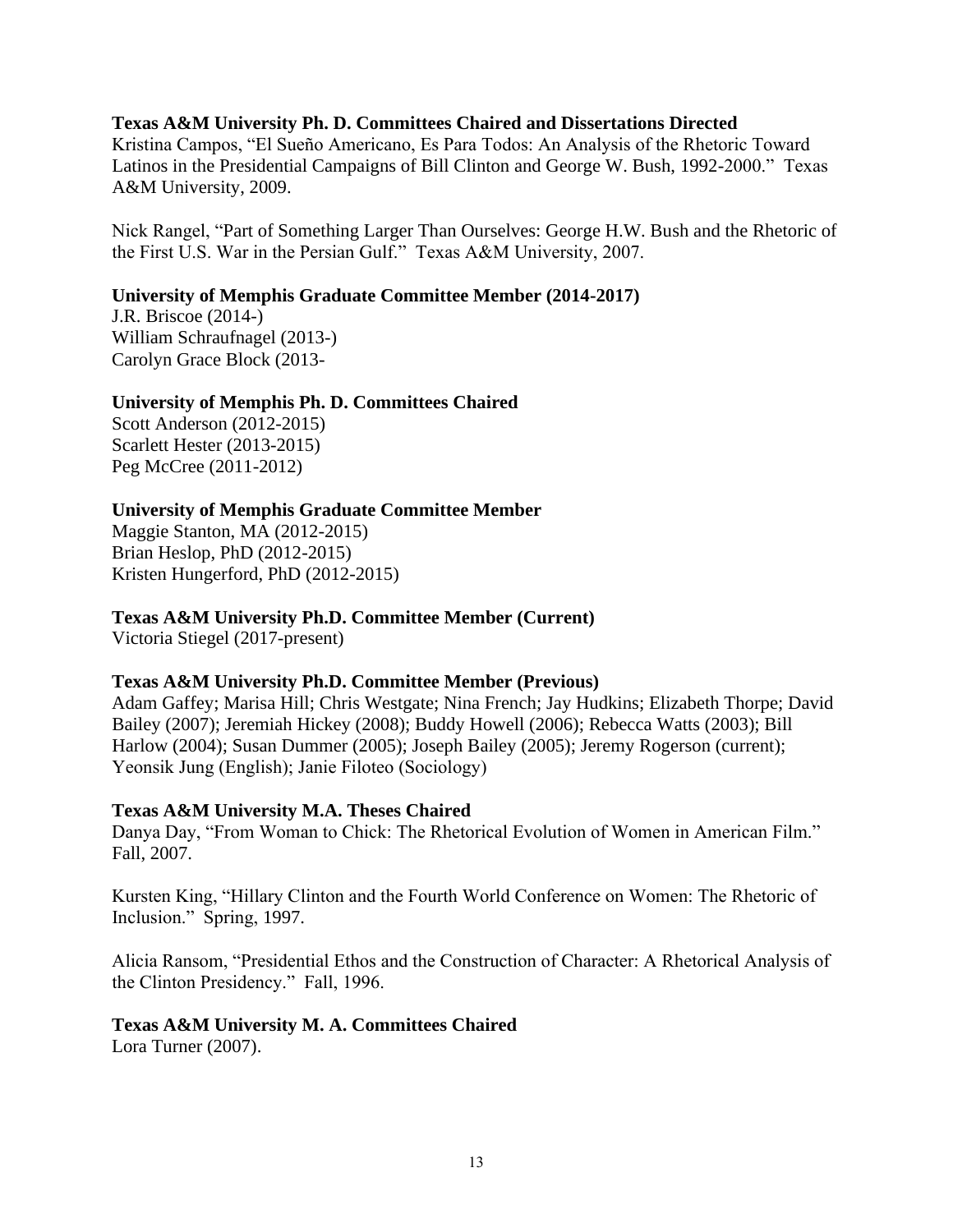# **Texas A&M University M. A. Committee Member**

Sarah Kornfield (2008); Britney Hibbeler (2009); Meaghan Wall (Recreation, Parks, and Tourism, current); Chia-Wei Chang (Agricultural Leadership, Education, and Communications, current); Sarah Allen (Bush School, 2007); Amy Tilton (1999); Meghan Wall (Rec, Parks & Tourism, 2010); Chia-Wei-Chang (Ag Leadership Educ & Comm, 2010); Robert Martin (PBSI).

# **PROFESSIONAL SERVICE**

### **Co-Editor**

*Rhetoric of Power and Protest* book series, Michigan State University Press, 2021-2024.

# **Journal Editor**

*Southern Communication Journal*, June 2015-August 2017 (began June 2014).

# **Editorial Board**

*Journal of Race and Policy*, 2013-2016 *GSTF Journal on Media and Communications*, 2013-2015 *Voices of Democracy*, 2009-present *Southern Communication Journal*, 2007-2010 *Communication Studies*, 2005 *Rhetoric and Public Affairs*, 2000-05 *Western Journal of Communication*, 2000-02

# **Ad-Hoc Reviewer**

*Communication Monographs*, 2010 *Journal of International & Intercultural Communication*, 2010 *Rhetoric and Public Affairs*, 1997, 1998, 1999, 2007-2008, 2010, 2013, 2021 *Critical Studies in Media Communication*, 2003 *Western Journal of Communication*, 1994, 1995, 1997, 1998, 1999, 2003-2004 *Southern Communication Journal*, 1997, 1998

### **Disciplinary Organization Administrative Position**

Officer, Rhetoric and Public Affairs, Tennessee Communication Association 2012-13.

### **Conferences and Conventions**

Invited Panelist, Presenter, "The Future of Communication and/in Higher Education," Southern States Communication Association Conference, April, 2021.

Selected Panel, Presenter, HIPS in the States, "From the Drawing Board to Liftoff: Starting a Program for First-Generation College Students," College Station, TX, Spring 2020.

Workshop Leader, TAMU SEC-INSPIRE, Austin, TX, 5/2017

Panel Respondent (Rhetoric Abroad), Southern States Communication Conference, 4/2016 Panel Respondent (Exploring Exceptionalism), Southern States Communication Conference, 4/2016

Panelist (Southern Colloquium on Rhetoric Part I), Southern States Communication Conference, 4/2016

Panelist (Southern Colloquium on Rhetoric Part II), Southern States Communication Conference, 4/2016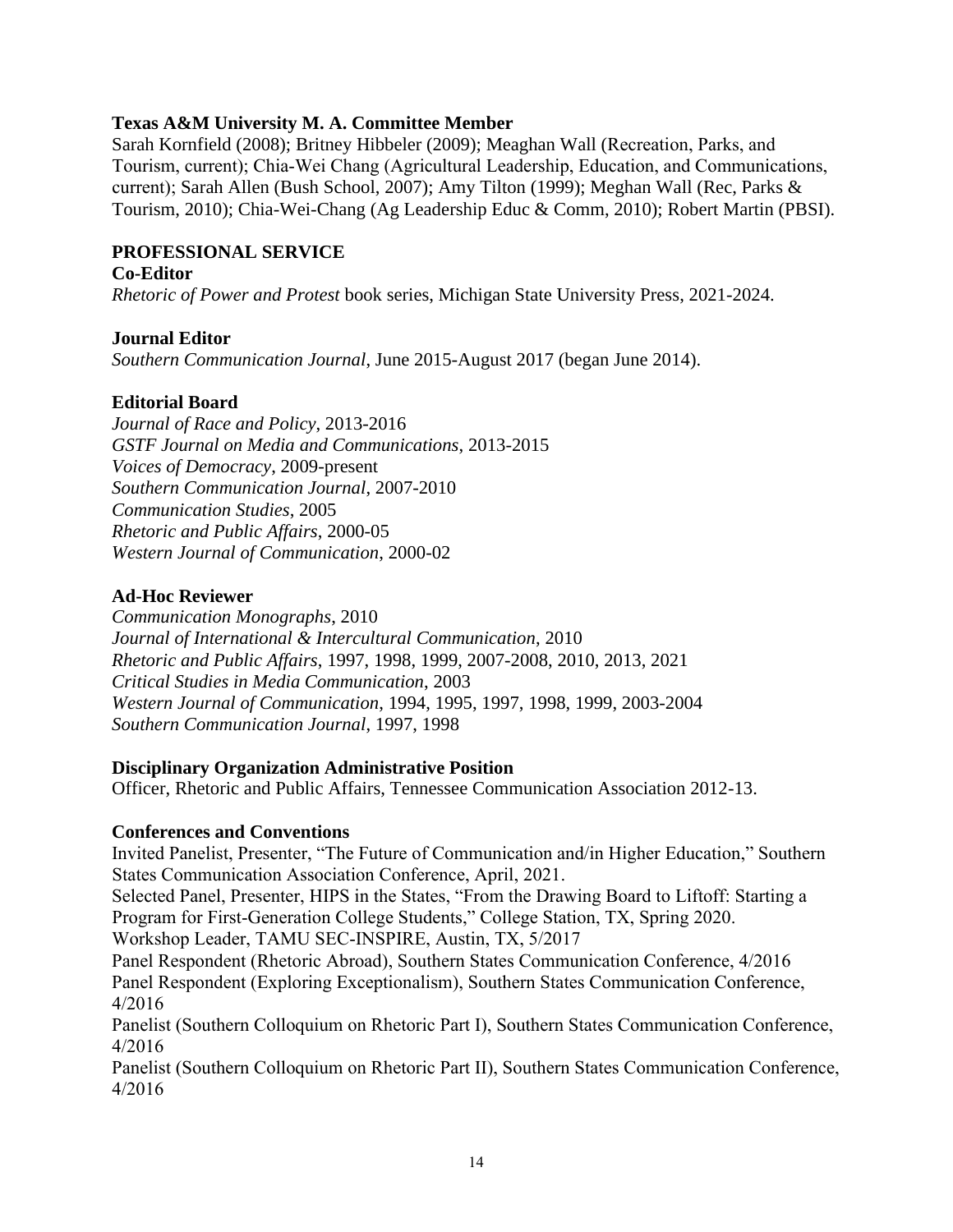Member, Executive Council, Southern States Communication Conference, 4/2016 Manuscript Reviewer, Pubic Address Division, National Communication Association, 2016Served as Centennial Celebration Series Panel Reviewer, NCA 2014

Paper Reader, Public Address Division, National Communication Association, 2002, 2003, 2008, 2009

Nominating Committee Member, Rhetoric and Public Address Division, Southern Speech Communication Association, 2001

Nominating Committee Chair, Douglas W. Ehninger Award, National Communication Association, 2002

Nominating Committee Member, Douglas W. Ehninger Award, National Communication Association, 2000-2001

Nominating Committee Member, B. Aubrey Fisher Award, Western States Communication Association, 2000

Member, Nominating Committee, Public Address Division, National Communication Association, 1997-1998

Registration Committee Chair, Speech Communication Association, 1995

Panel Chair, Public Address Division, Speech Communication Association, 1994

Panel Chair, Public Address Division, Speech Communication Association, 1993

Panel Chair, Public Address Division, Western Speech Communication Association, 1993

Paper Reader, Public Address Division, Western Speech Communication Association, 1993

# **UNIVERSITY SERVICE**

# **University Level-UM**

Named to Chancellor's Advisory Committee for University President Selection, Fall 2013- Spring 2014

Named to Faculty Review Committee for SACS Compliance, 2013-2015

Served on the Faculty Review Committee for SACS Compliance, Fall 2013

Served on the Culture Study Team, Research Capacity Assessment Taskforce, Spring 2013- Spring 2014

Served on the First Generation Ph.D. Fellowship Program committee to select underrepresented graduate students to receive financial assistance, 2012-present

# **University Level-TAMU**

Appointed Member, Quality Enhancement Plan Steering Committee, Sept 2021-May 2022. Speaker, "New Department Heads Workshop on Inclusiveness," Texas A&M University System New Department Head Convening, July 2021. Member, Commission on Diversity, Equity, and Inclusion, 2020-21 Speaker, "New Department Heads Workshop on Inclusiveness," Texas A&M University System New Department Head Convening, July 2020. Reviewer, 2020-2022 Diversity Matters Seed Grant Program Co-chair, University-level Subcommittee on Belonging/Climate/Culture, 2019 Member, SEC-INSPIRE Planning Committee, 2016-2018 Participant, Office of Admissions' L.E.A.D Summit for African American High School Seniors, 2016, 2019, 2021 Chair, Multidisciplinary Teaching and Research Task Force, Fall 2016-Spring 2017

Member, Committee to supervise data collection and to write QEP Report, 2016-2018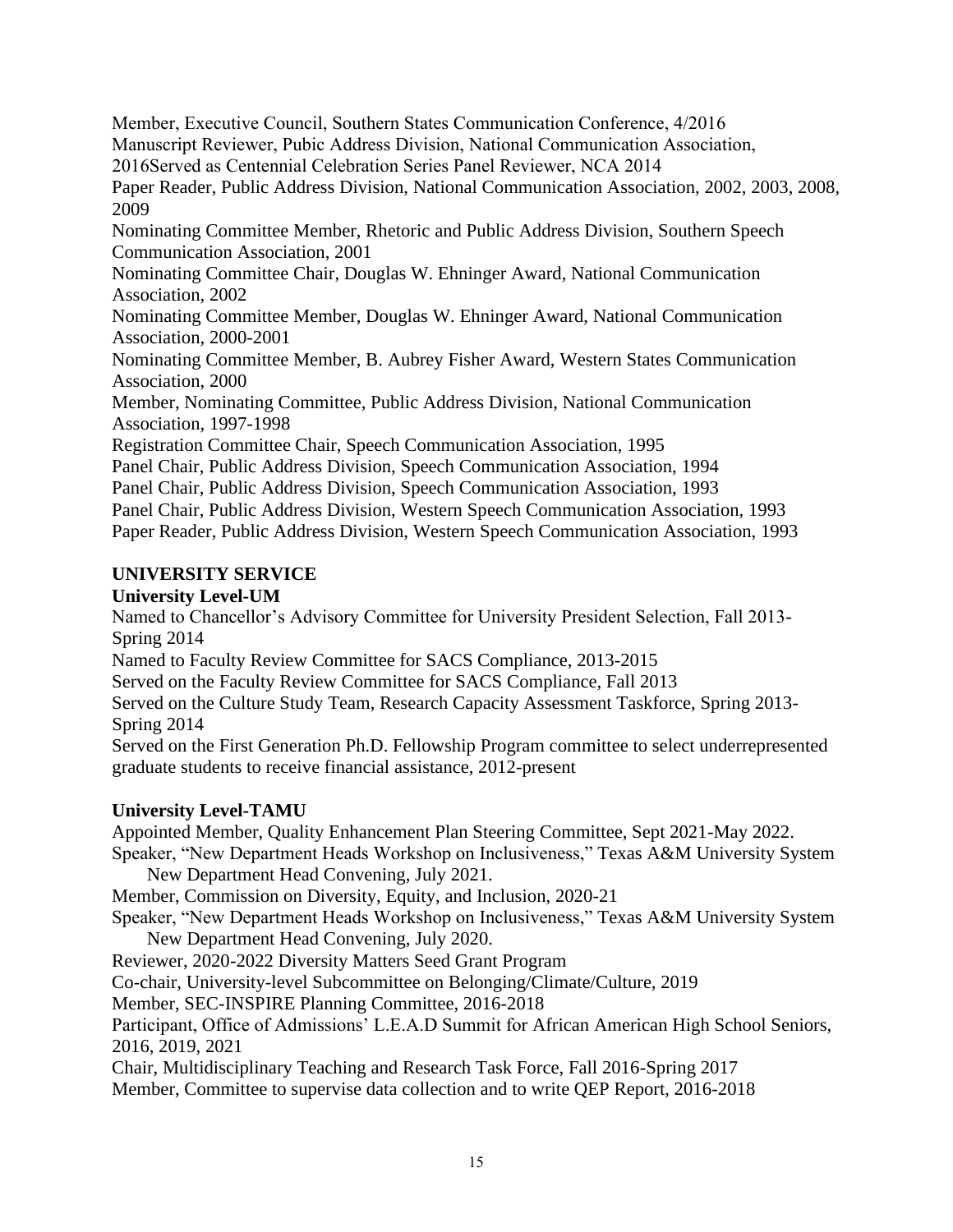Faculty Advisory Committee, Vice President for Student Affairs, 2008-2010, 2010-2012 Diversity Fellowships Reader, Scholarly and Creative Activities, 2009 TAMU Press Faculty Advisory Committee, 2003-2011 Faculty Senator, College of Liberal Arts, 2000-2006 Graduate Council Representative, Ph.D. committee, 1993-1999 Aggie Orientation Leader Program Faculty Representative, 1995, 1996 Script Reader, CounseLine Tape Information Program, Student Counseling Service, 1995 Graduate School Information Representative, 1994 Honors Consortium Participant, 1994, 1997

#### **College Level-UM**

Served on the WUMR Advisory Board, 2012-present

#### **College Level-TAMU**

Liaison, Aggie Agora, 2015-present Member, Glasscock Search Committee, 2016-2017 Member, Kelley Library Fellowship Committee, 2016-present Member, Alliance for Reading and Literacy, 2016-present Member, PVAMU/TAMU Bridging Program for Teaching and Learning Committee, 2010 Member, Diversity & Internationalization Working Group, 2010 Affiliated Faculty, American Studies, 2010-present Representative for Meeting with Eagle Pass High School Students, College of Architecture Center for Housing and Development, Colonias Program, 2009 Diversity Committee, 2008-present Committee to Respond to University Regulation "Criminal History Record Information-Employees and Applicants," 2008 Reviewer for Program to Enhance Scholarly and Creative Activities, 2008 Affiliated Faculty, Africana Studies, 2007-present Honor Systems Liaison, 2004-present Interim Department Head, Journalism, 2001-2003 Academic Advisory Committee, American Studies, 2001-2004 Dean's Diversity Advisory Committee, 2001-2003 Development of Africana Minor Committee, 2001-2002 Program Review Committee for American Studies, 2001-2003 Senator, Minority Conditions Subcommittee, 2000-2003 Senator, Personnel and Welfare Subcommittee, 2000-2003 Steering Committee Secretary, Liberal Arts Council, 1999-2000 Committee for the development of an American Studies degree, 1998-2000 Liberal Arts Council Member-at-Large, 1997-2000 Liberal Arts Executive Council, 1998-1999 Planning and Resources Committee, 1996-1999 Liberal Arts Development Council Committee, "Back to School" Day, 1998 Faculty Presenter, Liberal Arts Development Council "Great Conversations," 1998 Summer Honors Invitational Program Representative, 1996, 1997, 1998 College Identity Committee, 1996 Summer Enrichment Program Committee, 1995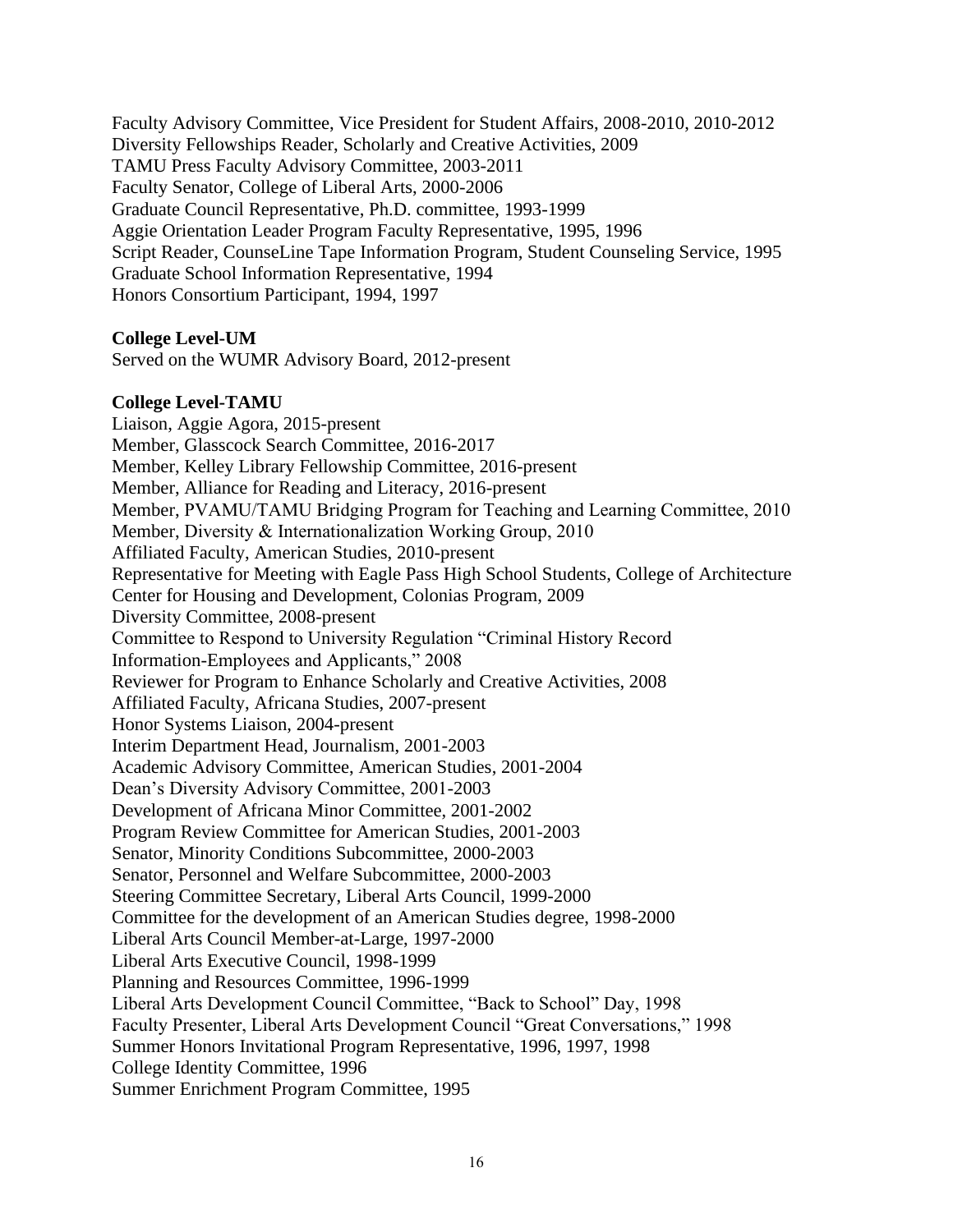Aggie Admit One Program Committee for incoming African-American and Hispanic students, 1995

# **Departmental Level-UM**

Took over Graduate Coordinator Duties from Mandy Young (Spring 2013 only) Began working with Business School on mutual goals for COMM 2381 Served on the search committee and successfully negotiated two hires (Dillon and Goldsmith) Chaired a search committee and successfully negotiated one hire (Reeves) Took over Internship Coordinator Duties from Gray Matthews (Spring 2013 only) Lectured to students from Meiji University on American political rhetoric, August 2013 Led the Rhetoric, Health, and Media areas (chaired meetings, developed goals) Committee Member, Provost's SACS Faculty Review Committee Faculty Mentor for new faculty Goldsmith, Dillon, and Reeves Negotiated weekly arrangements for Tom Shadyac, the visiting Hollywood director teaching COMM 4224, Fall 2013 Coordinated and participated in COMM participation at "Discover Your Major Day" (Fall 2013) Coordinated COMM participation in the "Campus Day Information Fair" in September Coordinated WE CAN initiative in Fayette and Tipton County TN with Children and Family Services, Inc. Mentored and supervised GA teaching COMM 3360 Participated in and coordinated COMM participation in the "Campus Day Information Fair in **October** Began work with Admissions Office to utilize a database to track incoming freshmen with an interest in COMM, and to set up the system's use in the Department Coordinated Departmental Colloquia/Brown Bag schedule Maintained Departmental presence with ongoing creation of content for ACB monitors Helped with the development of online applications for the graduate program Coordinated course schedule with faculty, graduate students, and online components Worked with Art Department on building emergency procedures Coordinated, collected, and reported course information/outcomes related to SACS Began working on a 5 year strategic goals' document Worked with/supervised students to prepare them to teach courses beyond COMM 2381 Handled COMM 2381 student complaints **Departmental Level-TAMU** Member, Search Committee for Provost Reinvestment Hire, 2019-2020

Chair, Technology Committee, 2015-present Student Communication Association Advisor, 2010-2011 Supervisor for COMM 240, COMM 327, and COMM 243, 2009-2010 Supervisor for COMM 230, 2008-2009 Consultant for TAMUS Health Science Center Initiative for Inter-Professional Development and Education through Second Life, 2009-2011 Interim Advisory Committee to the Department Head, 2009-2011 Roadmap (Strategic Plan) Committee, 2008 Undergraduate Enhancement Committee, 2007-2011 Chair, Diversity Committee, 2006-2011